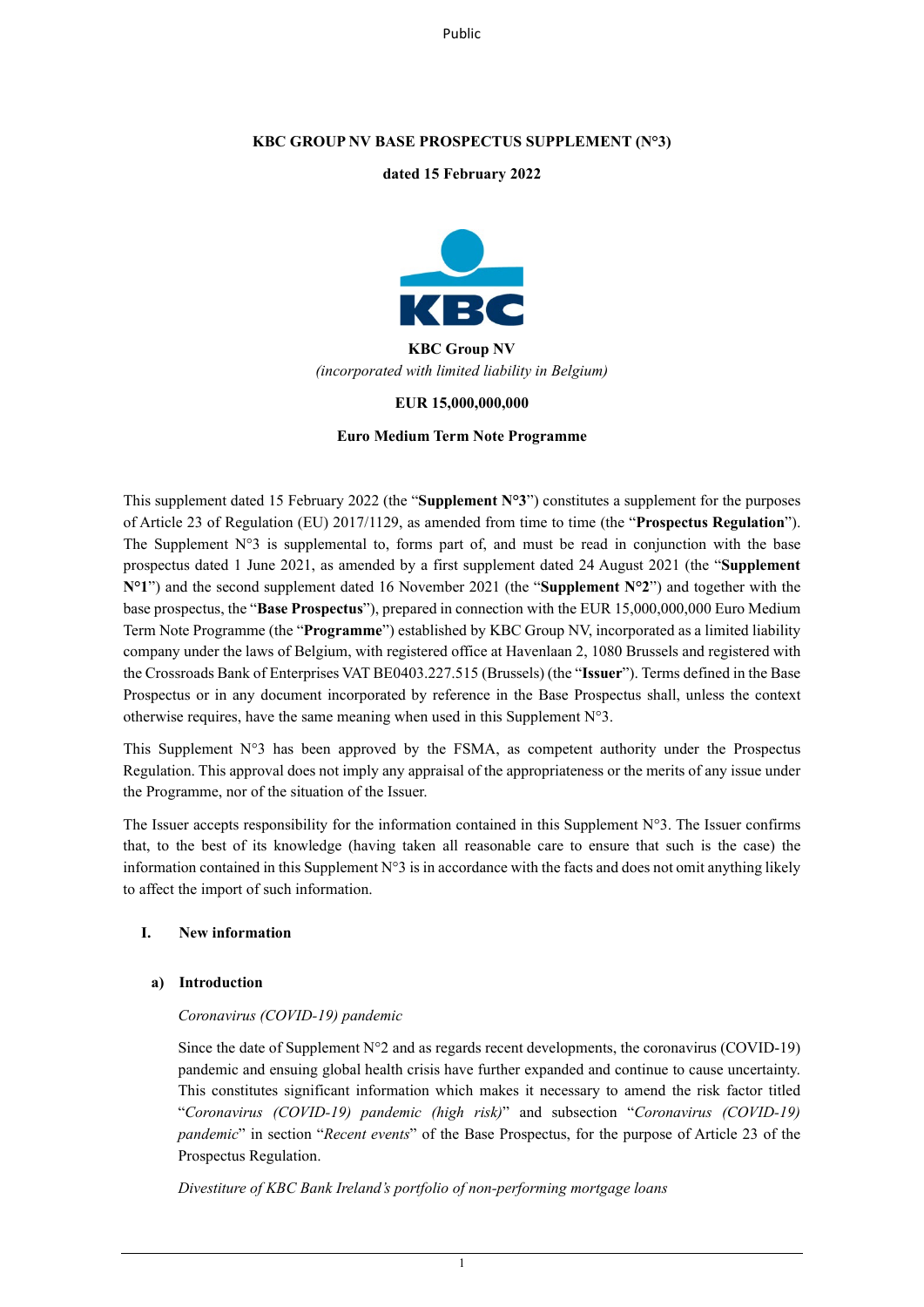On 7 February 2022, the Issuer published a press release announcing that it and KBC Bank Ireland finalised the deal announced on 30 August 2021 concerning the sale of a non-performing mortgage loan portfolio of roughly 1.1 billion euros (mainly Private Dwelling House (PDH) and Buy to let (BTL)) in a transaction financed by funds managed by CarVal Investors.

*KBC Group Quarterly Report 4Q2021*

On 10 February 2022, the Issuer published its extended quarterly report for the fourth quarter 2021 in the document "*KBC Group Quarterly Report 4Q2021*" accompanied by a press release entitled "*KBC Group: Fourth-quarter result of 663 million euros*".

In order to ensure that the information contained in the Base Prospectus is up-to-date as required by the Prospectus Regulation, the aforementioned documents will be incorporated by reference in the Base Prospectus. A copy of these documents, incorporated by reference in the Base Prospectus, can be obtained from the registered office of the Issuer, the website of the Issuer (www.kbc.com/investors) and from the website of Euronext Brussels (www.euronext.com).

If documents which are incorporated by reference themselves incorporate any information or other documents therein, either expressly or implicitly, such information or other documents will not form part of this Supplement  $N^{\circ}3$  for the purposes of the Prospectus Regulation, except where such information or other documents are specifically incorporated by reference or attached to this Supplement N°3.

Due to this new information the Base Prospectus is amended as described below.

## **b) Risk factors**

In the section "*Risks relating to the Issuer and the Group*" on page 13 *et seq*. of the Base Prospectus, the ninth paragraph of the subsection titled "*Coronavirus (COVID-19) pandemic (high risk)*" shall be amended and replaced as follows:

*The coronavirus pandemic has also led to regulatory developments in the jurisdictions in which the Issuer operates. As stated in the section "Note 1.4: Impact of the coronavirus crisis" on pages 191 to 196 of the Issuer's 2020 Annual Report which is incorporated by reference into this Base Prospectus as set out in the section entitled "Documents incorporated by reference" on page 37 and following of this Base Prospectus, impairment on loans totaling EUR 1,074 million was recognized for financial year 2020. It comprised collective impairment charges related to the coronavirus crisis for an amount of EUR 783 million (EUR 111 million captured by Expected Credit Loss ("ECL") models, and a management overlay of EUR 672 million) and other impairment charges for an amount of EUR 291 million. As stated in the section "Covid-19 (note 1.4)" on pages 22 to 24 of the extended quarterly report for the fourth quarter of 2021 of KBC Group NV, which is available on https://www.kbc.com/content/dam/kbccom/doc/investor-relations/Results/4q2021/4q2021-quarterlyreport-en.pdf and is incorporated by reference into this Base Prospectus, the Group performed an update of its COVID-19 impact assessment in the fourth quarter of 2021 which resulted in a total collective COVID-19 ECL of EUR 289 million (compared to 368 million euros at the end of September). The latter implies a ECL decrease of 79 million euros in 4Q 2021 compared to the 260 million euros ECL decrease of 3Q 2021 (26 million euros in 1Q 2021 and 129 million euros in 2Q 2021). Including the total coronavirus-related ECL, the credit cost ratio amounted to 0.60% in 2020. Disregarding the collective coronavirus-related ECL, it would have been 0.16%. According to the extended quarterly report for the fourth quarter of 2021 of KBC Group NV, the credit cost ratio of the Group for the twelve month period ended 31 December 2021 stood at -0.18% (0.09% excluding the amount recorded for the coronavirus crisis) compared to 0.60% for full-year 2020 (0.16% excluding the amount for the coronavirus crisis). A negative sign implies a positive impact on the results. For*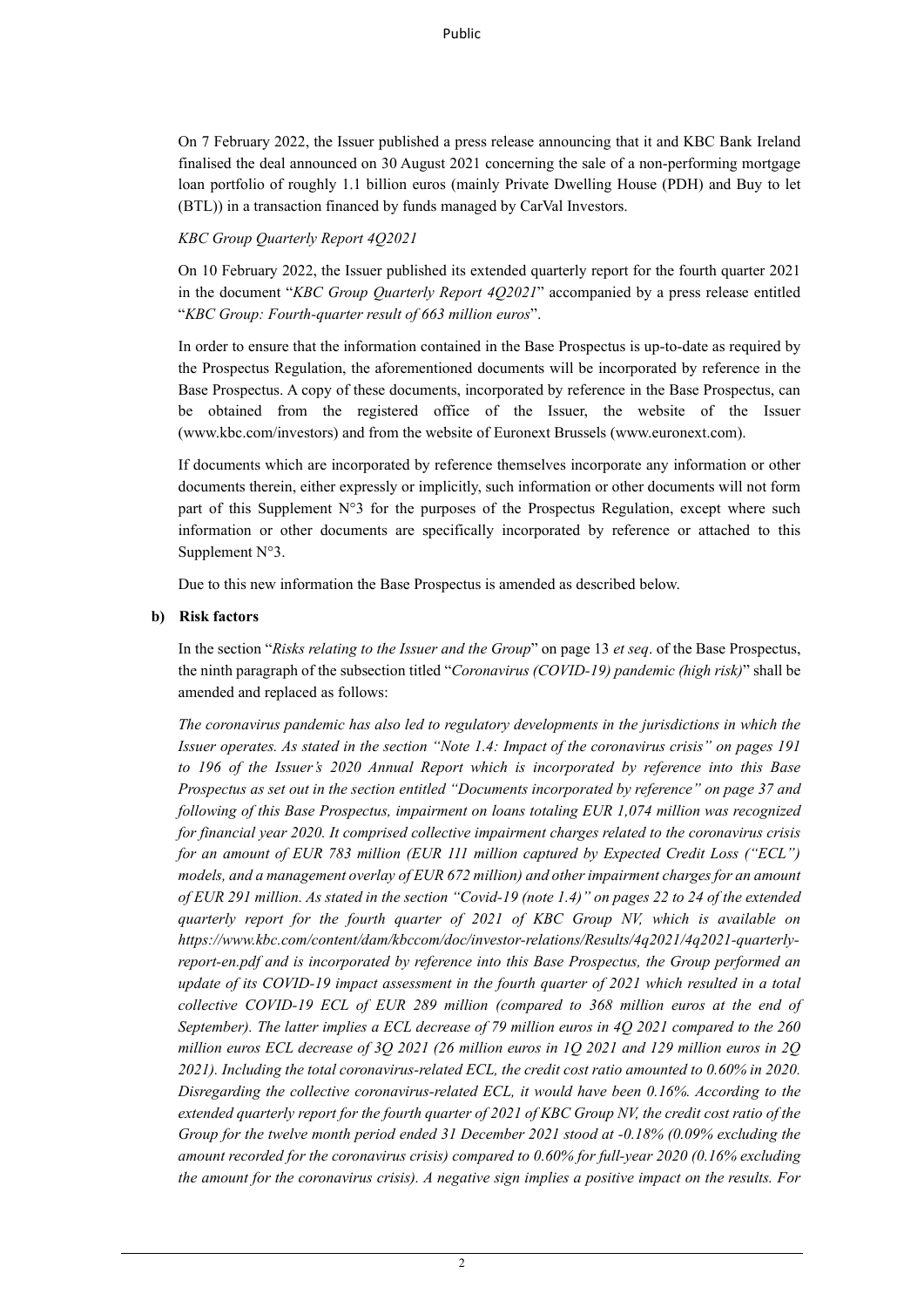*more information on the financial impact of the coronavirus pandemic on the KBC Group, as well as a status overview of the different government and sector measures in each of the KBC Group's core countries, please refer to pages 191 to 196 of the Issuer's 2020 Annual Report.* 

In the same subsection, the last paragraph shall be amended as follows:

*"The Issuer also refers to the annual reports and the extended quarterly reports of the Issuer which are incorporated by reference into this Base Prospectus as set out in the section entitled "Documents incorporated by reference", and which include the financial reporting for each of the four quarters of the financial year 2021."*

#### **c) Recent events**

In the section "*Recent events*" on page 107 *et seq.* of the Base Prospectus, the following paragraph shall be added:

"*On 7 February 2022, the Issuer announced that it and KBC Bank Ireland finalised the deal announced on 30 August 2021 concerning the sale of a non-performing mortgage loan portfolio of roughly 1.1 billion euros (mainly Private Dwelling House (PDH) and Buy to let (BTL)) in a transaction financed by funds managed by CarVal Investors. The transaction is marginally capital accretive with a combined impact (P&L and RWA) of approximately 2 basis points on the Issuer's CET1 ratio, fully recognised in 2021. The -0.1 billion euros impact on the Issuer's P&L was almost fully booked in the third quarter ending 30 September 2021. The risk-weighted assets decreased by 0.8 billion euros, also in the third quarter of 2021.*"

In the section "*Recent events*" on page 107 *et seq*. of the Base Prospectus, the subsection "*Coronavirus (COVID-19) pandemic*" shall be amended and replaced as follows:

"*Since December 2019, a significant increase of cases of pneumonia associated with the coronavirus (COVID-19) has been reported worldwide. Initially reported in the province of Hubei in the People's Republic of China, it has spread across other countries, resulting in reported infections and deaths in numerous countries and leading to a global pandemic.*

*In addition to the human suffering caused by the pandemic itself, the coronavirus crisis has also triggered unprecedented economic consequences. It has become clear that the coronavirus crisis has had and will continue to have a significant impact for the foreseeable future, especially in particular sectors. The long-term impact on the economy will also depend on the occurrence and intensity of new outbreaks of variants of the coronavirus, both as at the date of this Base Prospectus as in the foreseeable future.*

*As stated in the section "COVID-19 (note 1.4)" on page 22 of the Issuer's extended quarterly report for the fourth quarter ended on 31 December 2021 which is incorporated by reference into this Base Prospectus as set out in Section "Documents incorporated by reference" on pages 37 and following, referring to the disclosure in the Issuer's annual report for the financial year ended 31 December 2020 (which is incorporated by reference into this Base Prospectus as set out in Section "Documents incorporated by reference" on pages 37 and following), the Issuer's Expected Credit Loss (ECL) models are not able to adequately reflect all the specifics of the COVID-19 crisis or the various government measures implemented in the different countries to support households, SMEs and corporates through this crisis. Therefore, an expert-based calculation at portfolio level is required via a management overlay. In the fourth quarter of 2021, the Issuer performed an update of its COVID-19 impact assessment which resulted in a total collective COVID-19 ECL of 289 million euros (versus 783 million euros at the end of 2020). The latter implies a P&L release of 79 million euros in the fourth quarter of 2021 compared to the 260 million euros P&L release of the third quarter of 2021. This quarter on quarter release is mainly driven by i) the reduction in the existing non-*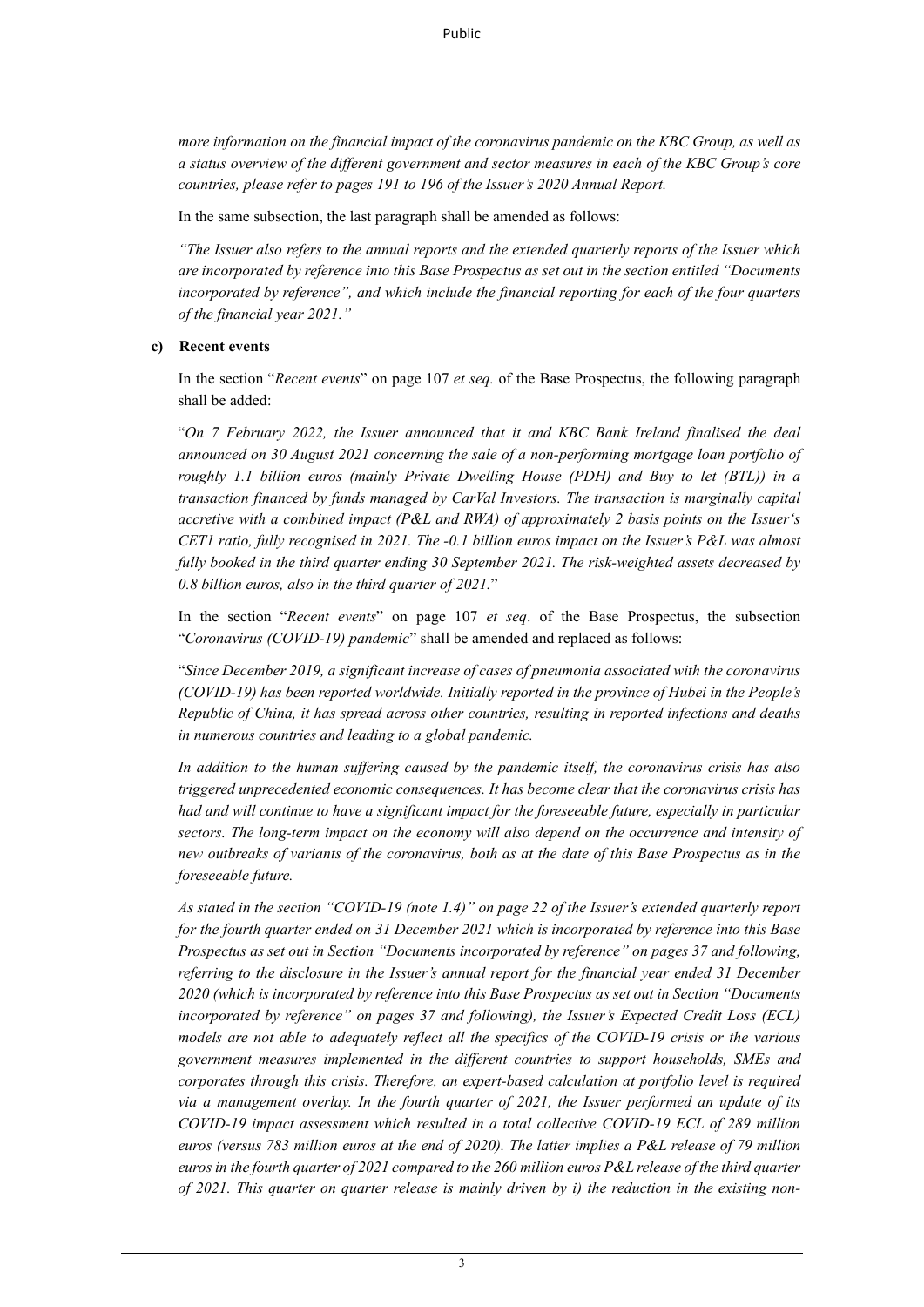*performing portfolio collective COVID-19 ECL (33 million euros), since there is no indication that additional ECL will materialize for the collectively managed stage 3 exposures from the coronavirus crisis above a through the cycle level, except for Ireland where this part is locked in related to the envisaged sale, ii) release of additional COVID-19 impairments (32 million euros) for low-risk sectors (e.g. financial and pharma sector) given that forward-looking indicators (such as turnover on accounts and sentiment indicators) indicate that no deterioration in credit risk is expected for these exposures, and iii) the remainder of the movement is mainly driven by further smaller changes in the macroeconomic scenarios (14 million euros).*

*For more information on the financial impact of the coronavirus pandemic on the Group, as well as a status overview of the different government and sector measures in each of the Group's core countries, please refer to pages 191 to 196 of the Issuer's annual report for the financial year ended 31 December 2020 and to pages 22 to 24 of the Issuer's extended quarterly report for the fourth quarter ended on 31 December 2021.*

*Although it is not possible at this stage to make a comprehensive and definitive assessment of the financial impact of the coronavirus pandemic, the Group continues to closely monitor the situation on a daily basis.*"

### **d) Documents incorporated by reference**

(i) The section "*Documents incorporated by reference*" on page 37 of the Base Prospectus will be supplemented by adding the following points to the list of documents which are incorporated and form part of the Base Prospectus:

"(i) the extended quarterly report for the fourth quarter of 2021 of the Issuer (available on https://www.kbc.com/content/dam/kbccom/doc/investor-relations/Results/4q2021/4q2021 quarterly-report-en.pdf);

(j) the press release dated 10 February 2022 entitled "KBC Group: Fourth-quarter result of 663 million euros" (available on https://www.kbc.com/content/dam/kbccom/doc/newsroom/pressreleases/2022/4q2021-pben.pdf?zone=)"

(ii) The section "*Documents incorporated by reference*" on page 37 *et seq.* of the Base Prospectus will be supplemented by adding the following sub-section below the sub-section "*Issuer's extended quarterly report for the third quarter of 2021*":

"The table below sets out the relevant page references for the unaudited financial statements for the twelve-month period ended 31 December 2021 of the Issuer, as set out in the Quarterly Report 4Q2021 of the Issuer.

### **Issuer's extended quarterly report for the fourth quarter of 2021 \***

*Unaudited condensed consolidated financial statements of the Issuer for the fourth quarter of the financial year*

| income statement                  | page 14        |
|-----------------------------------|----------------|
| statement of comprehensive income | page 16        |
| balance sheet                     | page 17        |
| statement of changes in equity    | page $18 - 19$ |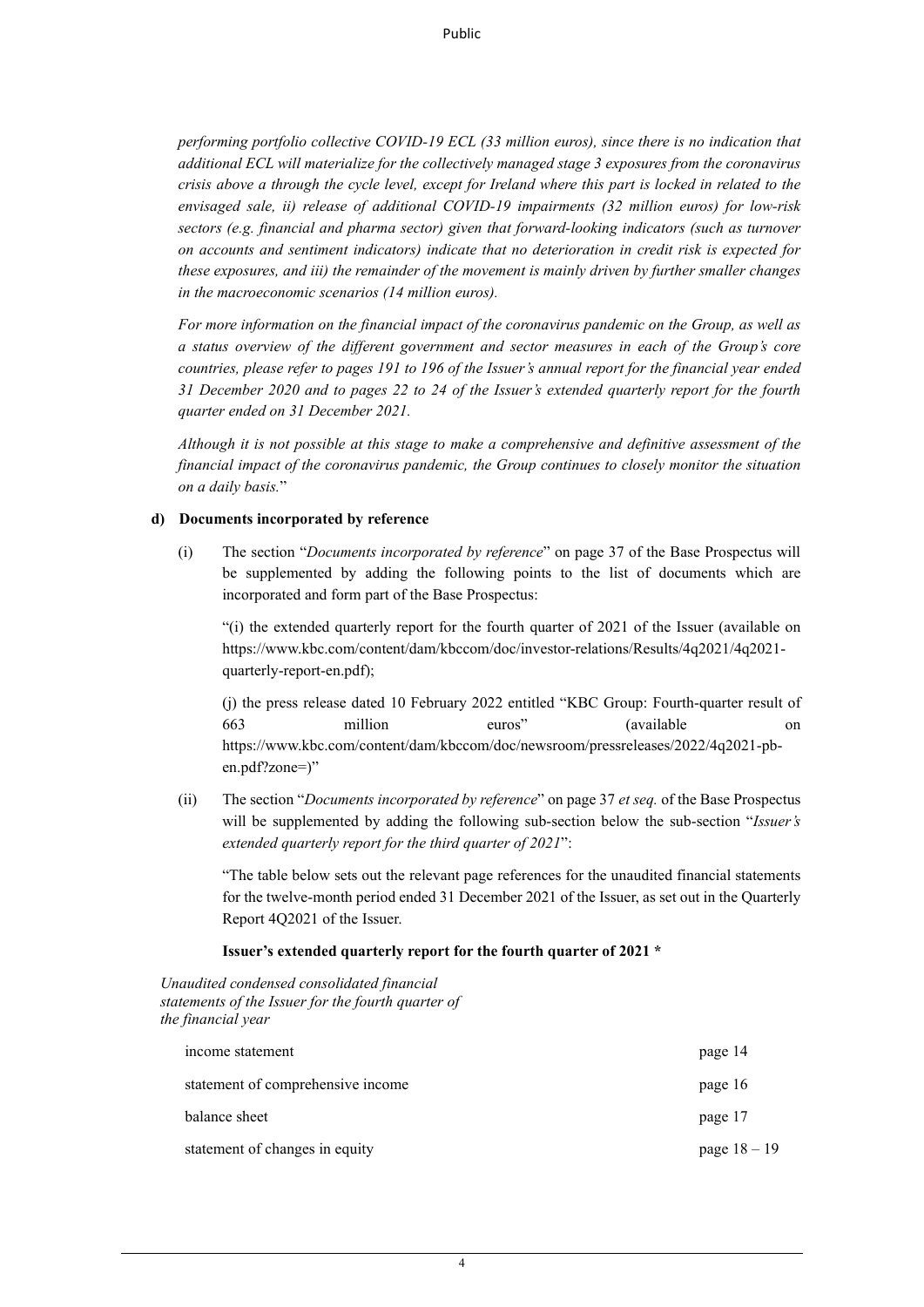Public

| cash flow statement <sup>1</sup>  | page 19        |
|-----------------------------------|----------------|
| notes to the financial statements | page $20 - 42$ |
| Additional information            | page $43 - 67$ |
| ratios used                       | page $62 - 67$ |

\* Page references are to the English language PDF version of the relevant incorporated documents."

# **e) General Information**

Paragraph (3) on page 113 of the Base Prospectus shall be deleted and replaced by the following paragraph:

*"(3) Other than as disclosed in this Base Prospectus, there has been no significant change in the financial or trading position of the Issuer since 31 December 2021 and no material adverse change in the prospects of the Issuer since 31 December 2020."* 

## **II. General**

Save as disclosed in this Supplement N°3, there has been no other significant new factor, material mistake or inaccuracy relating to information included in the Base Prospectus since 1 June 2021, the date of publication of the Base Prospectus.

To the extent that there is an inconsistency between (a) any statement in this Supplement N°3 and (b) any statement in, or incorporated by reference into, the Base Prospectus, the statements in (a) above will prevail.

Copies of this Supplement N°3 will be available without charge at the specified office of the Issuer and the Agent, on the website of Euronext Brussels (www.euronext.com) and the website of the Issuer  $(www.kbc.com<sup>2</sup>).$  $(www.kbc.com<sup>2</sup>).$  $(www.kbc.com<sup>2</sup>).$ 

<span id="page-4-0"></span><sup>&</sup>lt;sup>1</sup> More details will be available in the Issuer's annual report for the financial year ended 31 December 2021.

<span id="page-4-1"></span><sup>2</sup> [https://www.kbc.com/MISC/D9e01/Homepagina\\_KBCCOM\\_Engels/investor\\_relations/debt\\_issuance](https://www.kbc.com/MISC/D9e01/Homepagina_KBCCOM_Engels/investor_relations/debt_issuance)